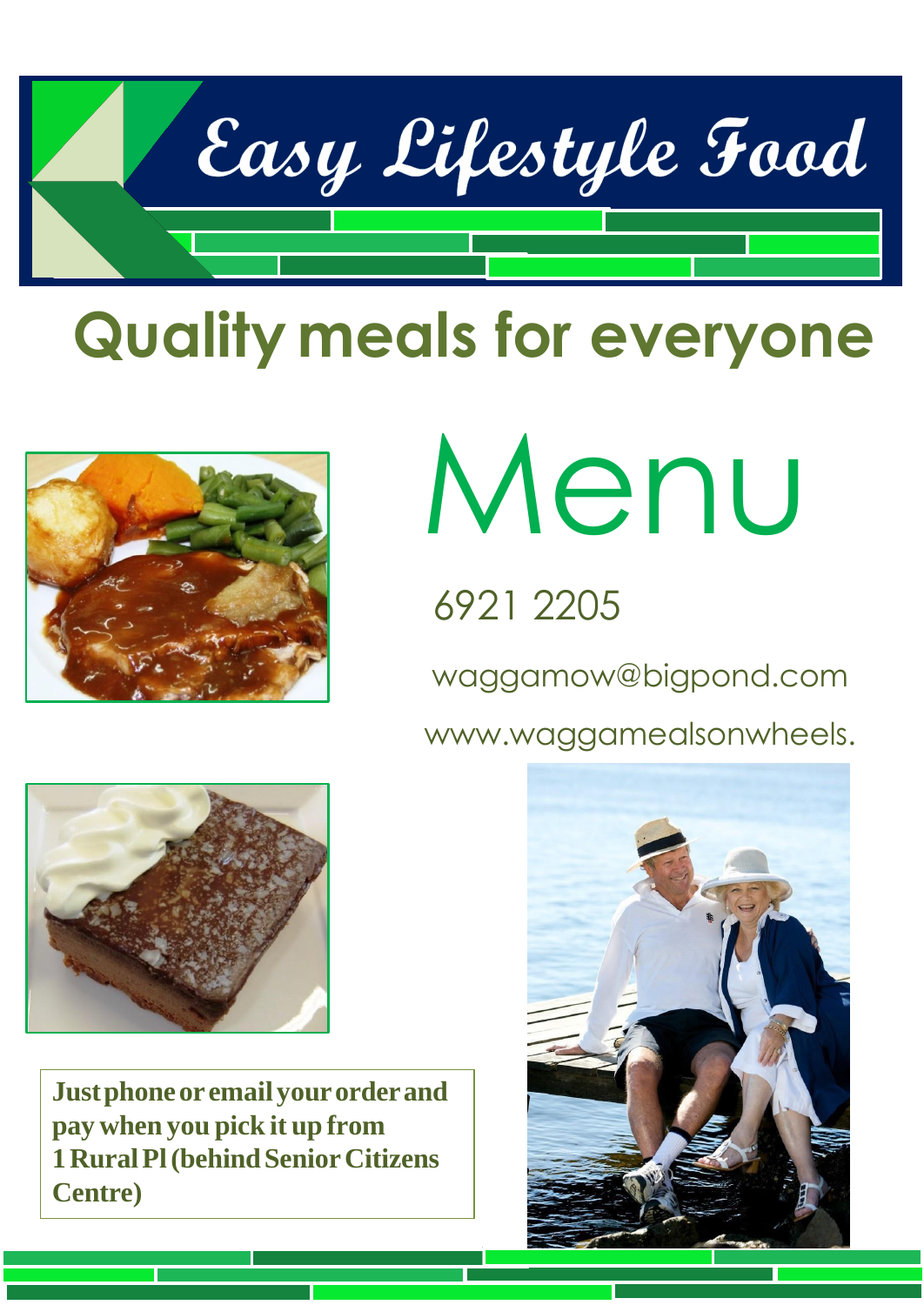Phone 69212205 [waggamow@bigpond.com](mailto:waggamow@bigpond.com)

1 Rural Place Wagga Wagga 2650

[www.waggamealsonwheels.com](http://www.waggamealsonwheels.com/)

| <u>www.wugganicasonwiccis.com</u><br>Pick up date |                                                                               | Supplier      | <b>Price</b> | Quantity |
|---------------------------------------------------|-------------------------------------------------------------------------------|---------------|--------------|----------|
| Name & Phone No                                   |                                                                               | Code          |              |          |
| <b>SQUDS</b>                                      | <b>WINTER VEGETABLE</b>                                                       | 22761         | 3.50         |          |
|                                                   | <b>BEEF STOCKPOT</b>                                                          | 22763         | 3.50         |          |
|                                                   | <b>CHICKEN &amp; SWEET CORN</b>                                               | 22765         | 3.50         |          |
|                                                   | <b>CREAM OF PUMPKIN</b>                                                       | 22762         | 3.50         |          |
|                                                   | <b>MINESTRONE</b>                                                             | 22764         | 3.50         |          |
|                                                   | <b>TOMATO</b>                                                                 | 22771         | 3.50         |          |
|                                                   | <b>POTATO &amp; LEEK</b>                                                      | 61686         | 3.50         |          |
|                                                   | <b>BASIL PESTO CHICKEN ON MULTIGRAIN</b>                                      | 036334        | 6.30         |          |
|                                                   | <b>CHICKEN CEASAR SANDWICH</b>                                                | 36332         | 6.30         |          |
| <b>SANDWICHES</b>                                 | <b>CHICKEN, CHEESE &amp; MAYONNAISE SANDWICH</b>                              | 36330         | 6.30         |          |
|                                                   | <b>ROAST BEEF CHEESE &amp; RELISH SANDWICH</b>                                | 36329         | 6.30         |          |
|                                                   | <b>EGG &amp; CHIVE SANDWICH ON RYE</b>                                        | 50814         | 6.30         |          |
|                                                   | <b>HAM CHEESE &amp; TOMATO TOASTIE</b> toast in sandwich press                | 35194         | 6.30         |          |
|                                                   | HAM, CHEESE & PICKLE SANDWICH                                                 | 36328         | 6.30         |          |
| KEAST                                             | <b>BACON &amp; EGG TOASTIE</b> toast in sandwich press                        | 035192        | 6.90         |          |
|                                                   | <b>HAM &amp; CHEESE CROISSANT</b>                                             | 35195         | 6.50         |          |
|                                                   | <b>QUICHE LORRAINE</b> served with beef chipolata corn & capsicum (RS)        | G QL          | 6.30         |          |
| <b>BREAK</b><br><b>MINI MEALS</b>                 | FRIED RICE (chicken) (GF)                                                     | INVS01        | 4.70         |          |
|                                                   | <b>NOODLE &amp; VEG STIR FRY</b>                                              | 63354         | 6.30         |          |
|                                                   | <b>CHICKEN PESTO PASTA</b>                                                    | 63352         | 6.30         |          |
|                                                   | <b>CREAMY CHICKEN &amp; MUSHROOM WITH COUSCOUS &amp; veges</b>                | <b>INVS29</b> | 6.30         |          |
|                                                   | <b>CHICKEN SCALLOPINI with Bacon</b> with potato, carrot & broccoli (GF       | 63351         | 6.30         |          |
|                                                   | <b>BEEF &amp; BACON CASSEROLE</b> parsley potato, pumpkin & broccoli (RS, GF) | 63003         | 6.30         |          |
|                                                   | <b>COTTAGE PIE</b> pumpkin & beans (LF, GF)                                   | 63005         | 6.30         |          |
|                                                   |                                                                               |               |              |          |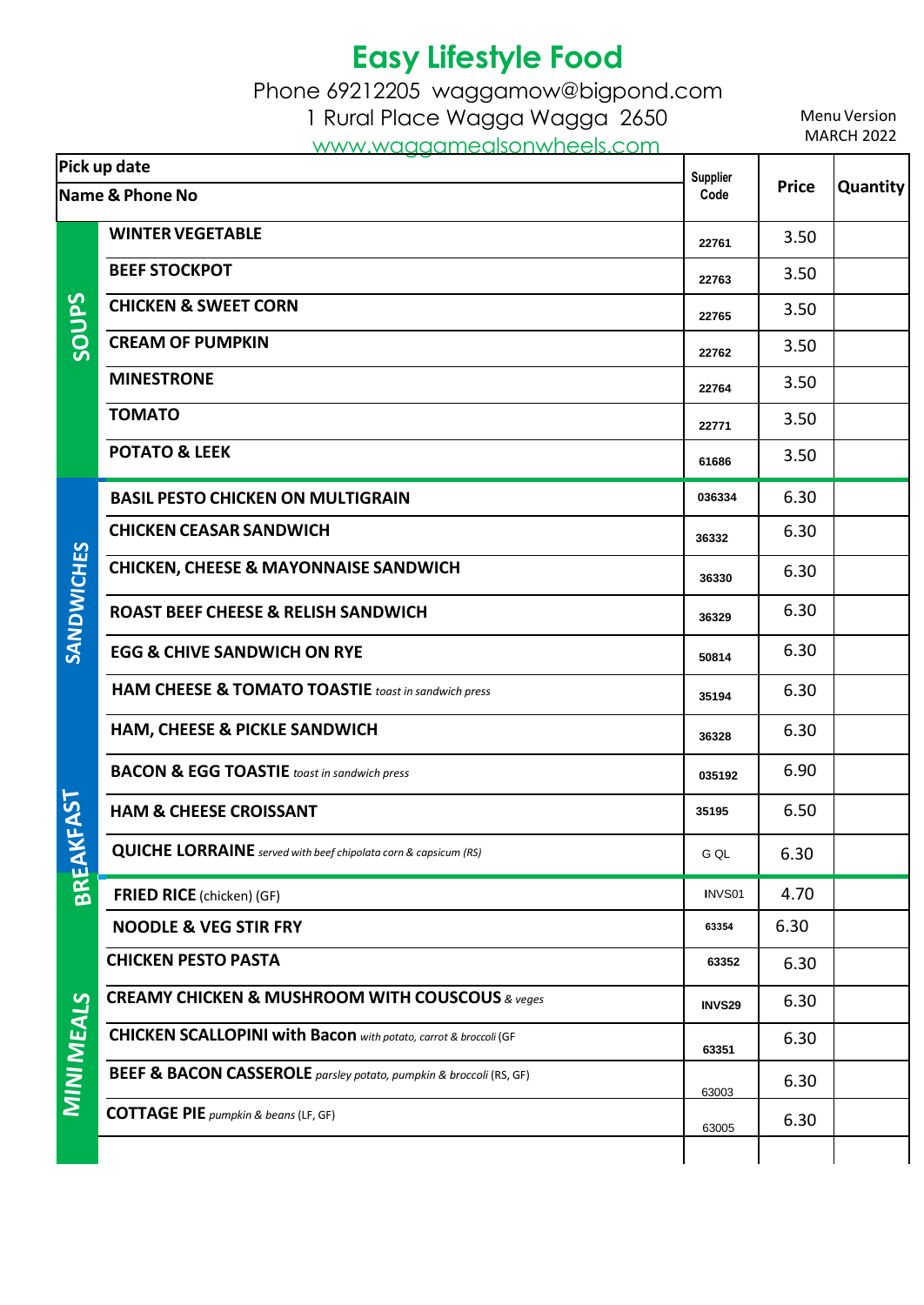Phone 69212205 [waggamow@bigpond.com](mailto:waggamow@bigpond.com)

1 Rural Place Wagga Wagga 2650

[www.waggamealsonwheels.com](http://www.waggamealsonwheels.com/)

| Pick up date               |                                                                                 | <b>Supplier</b>    |              |          |
|----------------------------|---------------------------------------------------------------------------------|--------------------|--------------|----------|
| <b>Name &amp; Phone No</b> |                                                                                 | Code               | <b>Price</b> | Quantity |
|                            | ROAST LAMB with gravy, roast potato, pumpkin & beans (GF, RS)                   | 63021              | 6.30         |          |
|                            | <b>CHICKEN WINGS</b> in BBQ sauce with fried rice (GF)                          | 63059              | 6.30         |          |
|                            | <b>SPAGHETTI BOLOGNAISE</b> topped with cheese, with pumpkin & peas             | 63270              | 6.30         |          |
| <b>MINI MEALS</b>          | <b>SAUSAGES</b> with gravy, creamed potato, carrot & beans (GF)                 | 63181              | 6.30         |          |
|                            | <b>CURRIED CHICKEN</b> steamed rice, carrot & broccoli (LF, RS)                 | 63052              | 6.30         |          |
|                            | ROAST PORK & gravy, roast potato, pumpkin & peas (RS,GF)                        | 63042              | 6.30         |          |
|                            | MACARONI CHEESE vegetable mélange & sprinkle of cheese                          | 63070              | 6.30         |          |
|                            | <b>BEEF &amp; RED WINE CASSEROLE</b> mash potato & veges (LF)                   | INVS17             | 6.30         |          |
|                            | <b>TUNA MORNAY</b> mashed potato & vegetables (LF)                              | INVS16             | 6.30         |          |
|                            | <b>CHICKEN HONEY CURRY</b> rice & vegetables (LF)                               | INVS15             | 6.30         |          |
|                            | <b>MEAT PIE</b> , gravy, mash potatoes & peas                                   | 63200              | 6.30         |          |
|                            | <b>CRUMBED FISH</b> oven fries, pumpkin & peas (LF)                             | 63060              | 6.30         |          |
|                            | <b>CORNED SILVERSIDE</b> parsley sauce, creamed potato, carrot & peas (LF, GF)  | 63004              | 6.30         |          |
|                            | CHICKEN & ASPARAGUS MORNAY with parsley potato, vegetable mélange, & beans (RS) | 63055              | 6.30         |          |
|                            | <b>CHICKEN &amp; VEGE PIE</b> creamed potato pumpkin & peas (RS)                | 63056              | 6.30         |          |
|                            | ROAST BEEF, gravy, roast potato, pumpkin & beans (RS, GF)                       | 63009              | 6.30         |          |
|                            | <b>SAVOURY BEEF MINCE</b> mashed potato & vegetables (LF, GF)                   | INVS19             | 6.30         |          |
| <b>MINI ME</b>             | <b>CURRIED PRAWNS</b> steamed rice & vegetables (LF)                            | INVS18             | 6.30         |          |
|                            | <b>BEEF STROGANOFF</b> pasta & vegetables (LF)                                  | INVS28             | 6.30         |          |
|                            | <b>INDIAN BUTTER CHICKEN</b> steamed rice & vegetables (LF)                     | INVS20             | 6.30         |          |
|                            | <b>APRICOT CHICKEN</b> with mashed potato & vegetables (LF)                     | INVS21             | 6.30         |          |
|                            | <b>SWEET &amp; SOUR PORK</b> with rice & vegetables (GF DF)                     | INVD <sub>22</sub> | 6.30         |          |
|                            | <b>STEAK &amp; KIDNEY</b> with mashed potato & vegetables (LF)                  | INVS <sub>23</sub> | 6.30         |          |
|                            | <b>BATTERED FISH PIECES</b> with rice pilaf                                     | INVS26             | 6.30         |          |
|                            | <b>BEEF CURRY</b> (mild) with steamed rice & vegetables (GF)                    | INVS27             | 6.30         |          |
|                            | <b>CURRY SAUSAGES</b> with mashed potato & vegetables                           | INVS24             | 6.30         |          |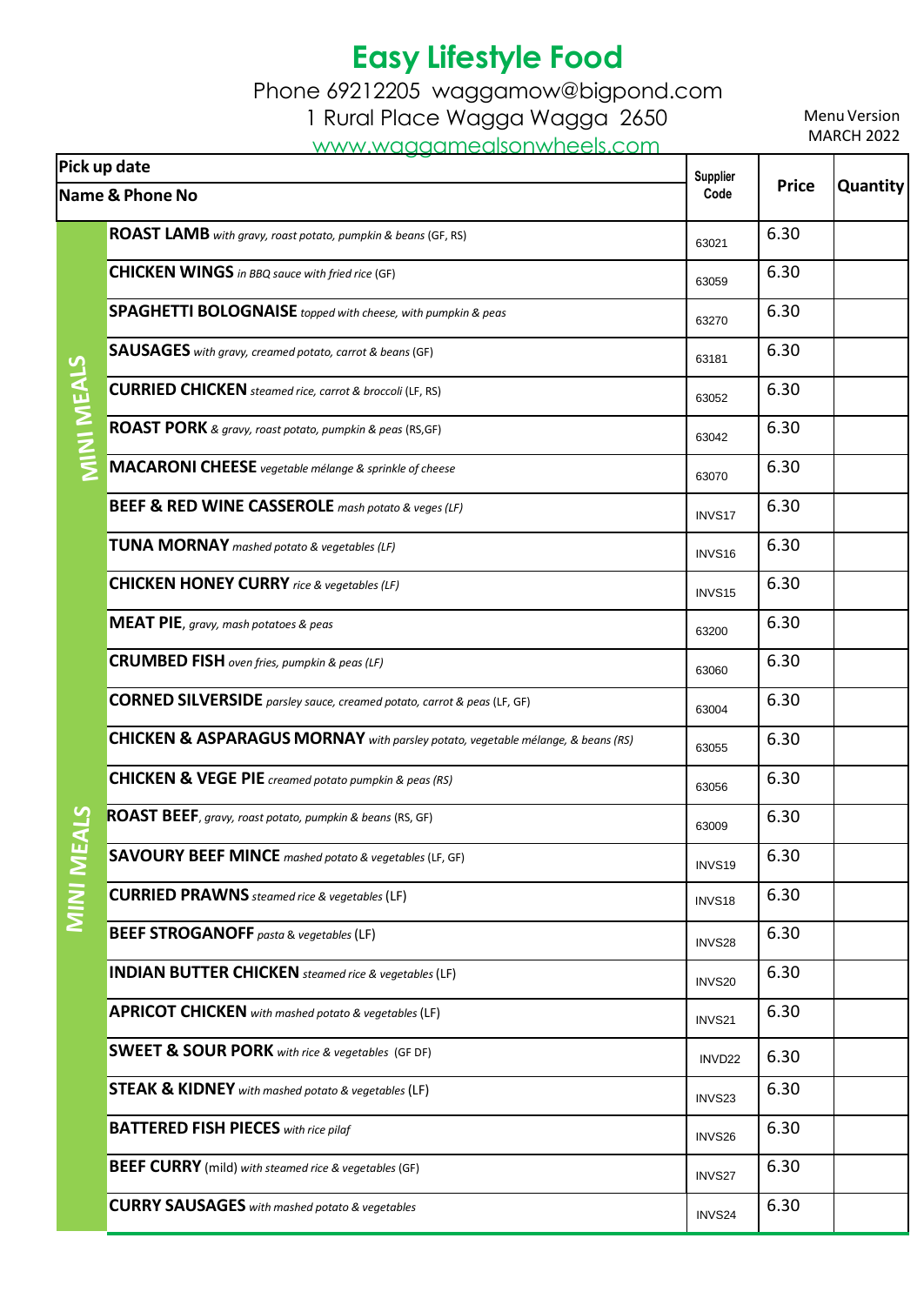Phone 69212205 [waggamow@bigpond.com](mailto:waggamow@bigpond.com)

Menu Version MARCH 2022

#### [www.waggamealsonwheels.com](http://www.waggamealsonwheels.com/)

| <u>www.waggamealsonwheels.com</u><br>Pick up date<br><b>Name &amp; Phone No</b>                                                                                                               |                                                                                                                 | <b>Supplier</b><br>Code | <b>Price</b> | <b>Quantity</b> |
|-----------------------------------------------------------------------------------------------------------------------------------------------------------------------------------------------|-----------------------------------------------------------------------------------------------------------------|-------------------------|--------------|-----------------|
|                                                                                                                                                                                               |                                                                                                                 |                         |              |                 |
| <b>BEEF &amp; RED WINE CASSEROLE</b> with creamy mashed potato & seasonal vegetables (LF)                                                                                                     | M13                                                                                                             | 8.30                    |              |                 |
| <b>BEEF CASSEROLE</b> Diced lean beef in traditional beef & vegetable sauce, served with<br>mashed potatoes, beans, carrots & corn (LF, RS, GF)                                               | GBC                                                                                                             | 6.90                    |              |                 |
| <b>BEEF DIANE</b> Lean prime beef diced in garlic cream mushroom sauce served with penne<br>pasta, peas & corn (LF, RS)                                                                       | G <sub>BD</sub>                                                                                                 | 6.90                    |              |                 |
| <b>BEEF LASAGNE</b> Lean beef mince in tomato & vegetable sauce layered in fresh egg pasta<br>sheets / cream & cheese topping; served with potato persillade & vegetable ratatouille (LF, RS) | G <sub>BL</sub>                                                                                                 | 6.90                    |              |                 |
| <b>BEEF POT ROAST</b> seasoned roast beef with traditional rich beef gravy, potatoes<br>persillade & crosscut green beans (LF, RS)                                                            | G <sub>RB</sub>                                                                                                 | 6.90                    |              |                 |
| <b>BEEF STROGANOFF</b> lean beef with creamy tomato mushroom sauce, rice, carrot & peas<br>(LF, RS, GF)                                                                                       | 60006                                                                                                           | 8.30                    |              |                 |
| BEEFBURGER WITH CREAMY MUSHROOM SAUCE beef burger patty coated with<br>a creamy mushroom sauce served with cheese pasta, tender green beans & carrots (LF, RS)                                | G BB                                                                                                            | 6.90                    |              |                 |
| <b>HICKORY BBQ BEEF</b> mild spicy Southern Style BBQ flavoured beef with domed<br>potatoes with corn, carrot & peas.                                                                         | G HBB                                                                                                           | 6.90                    |              |                 |
| <b>COTTAGE PIE</b> (LF, RS, GF) savoury mince topped with creamy potato, pumpkin & beans                                                                                                      | 60005                                                                                                           | 8.20                    |              |                 |
| <b>GRILLED SAUSAGES</b> onion gravy, steamed potato & seasonal vegetables                                                                                                                     | M20                                                                                                             | 8.30                    |              |                 |
| MEATLOAF minced lean beef seasoned with Mums selected pantry ingredients. Old<br>fashioned meatloaf with country gravy, creamy mashed potatoes & mint green peas (LF, RS)                     | G ML                                                                                                            | 6.90                    |              |                 |
|                                                                                                                                                                                               | GRILLED RISSOLE & ONION GRAVY creamed potato & vegetable mélange (LF)                                           | 60115                   | 8.20         |                 |
|                                                                                                                                                                                               | <b>CURRY SAUSAGES</b> mashed potato & seasonal veges                                                            | M16                     | 8.30         |                 |
|                                                                                                                                                                                               | <b>SAVOURY BEEF MINCE</b> with mash potato and seasonal vegetables (LF, GF)                                     | M45                     | 8.30         |                 |
| VEGETARIAN                                                                                                                                                                                    | <b>CORNED SILVERSIDE</b> with onion white sauce, mashed potato & seasonal vegetables (LF)                       | M05                     | 8.80         |                 |
|                                                                                                                                                                                               | <b>STEAK &amp; KIDNEY CASSEROLE</b> with mashed potato & vegetables (LF)                                        | M26                     | 8.30         |                 |
|                                                                                                                                                                                               | <b>VEAL PARMAGIANA</b> (LF, RS, GF) with creamed potato, carrot & peas                                          | 60033                   | 8.30         |                 |
|                                                                                                                                                                                               | VIENNA SCHNITZEL served with a rich gravy, parsley potato, carrot, cauli broccoli & beans                       | 60030                   | 8.30         |                 |
|                                                                                                                                                                                               | <b>GRILLED MEATBALLS IN GARLIC SAUCE</b> with penne pasta, coated with a<br>garlic cream sauce & fresh broccoli | G GM                    | 6.90         |                 |
|                                                                                                                                                                                               | <b>INDIAN VEGETABLE CURRY</b> mild curry dish with Indian flavours & rice (GF, V)                               | M59                     | 8.80         |                 |
|                                                                                                                                                                                               | <b>VEGETABLE LASAGNE</b> with béchamel sauce served with seasonal vegetables (LF)                               | M25                     | 8.30         |                 |
|                                                                                                                                                                                               | <b>VEGETARIAN SELECTION</b> a variety of vegetarian meals, changes regularly                                    | <b>FLVEG</b>            | 8.30         |                 |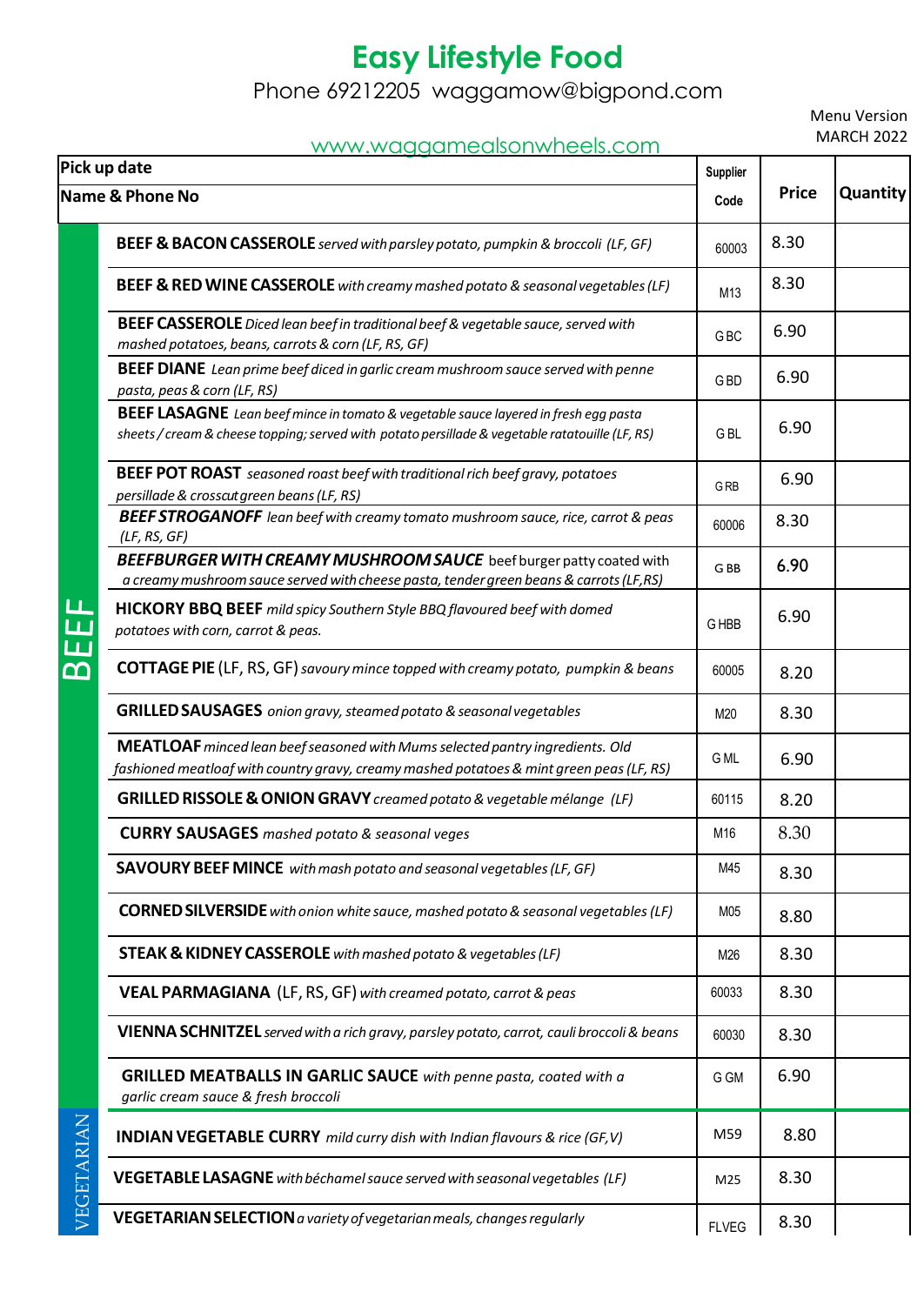Phone 69212205 [waggamow@bigpond.com](mailto:waggamow@bigpond.com)

1 Rural Place Wagga Wagga 2650

[www.waggamealsonwheels.com](http://www.waggamealsonwheels.com/)

| Pick up date               |                                                                                                                                                                                                        | Supplier   |              |          |
|----------------------------|--------------------------------------------------------------------------------------------------------------------------------------------------------------------------------------------------------|------------|--------------|----------|
| <b>Name &amp; Phone No</b> |                                                                                                                                                                                                        | Code       | <b>Price</b> | Quantity |
|                            | PAN GRILLED CHICKEN BREAST with grain mustard cream sauce, steamed potato &<br>seasonal vegetables (LF)                                                                                                | M40        | 8.80         |          |
| $\mathbf{Z}$               | <b>CHICKEN &amp; VEGETABLE PIE</b> with creamed potato pumpkin & peas (LF, RS)                                                                                                                         | 60056      | 8.20         |          |
|                            | <b>CHICKEN BREAST PARMAGIANA</b> with creamy mashed potato & seasonal vegetables<br>(LF)                                                                                                               | M37        | 8.30         |          |
|                            | CHICKEN CHASSEUR lean chicken thigh served with a Mediterranean style tomato &<br>mushroom sauce, potatoes persillade, carrots & peas (LF, GF, RS)                                                     | G CHCH     | 6.90         |          |
|                            | <b>CHICKEN CHOW MEIN WTIH EGG NOODLES</b> Cantonese style egg noodles<br>topped with traditional chicken chow mein, accompanied with fresh vegetables, shiitake<br>mushrooms and oyster sauce (LF, RS) | G CCM      | 6.90         |          |
|                            | <b>CHICKEN HONEY CURRY</b> mild sweet curry served with steamed rice & seasonal<br>vegetables (LF)                                                                                                     | M19        | 8.30         |          |
|                            | CHICKEN SCHNITZEL with gravy, oven fries, carrot, cauliflower & broccoli mix (LF)                                                                                                                      | 60182      | 8.20         |          |
|                            | <b>CHICKEN &amp; ASPARAGUS MORNAY</b> with parsley potato, beans & vegetable mélange                                                                                                                   | 60055      | 8.20         |          |
|                            | <b>HONEY SOY CHICKEN</b> with fried rice, carrot & beans (LF)                                                                                                                                          | 60050      | 8.20         |          |
|                            | <b>TURKEY PROVENCALE</b> tender turkey meat in Mediterranean sauce served with herbed<br>rice & green peas (LF, GF, RS)                                                                                | <b>GTP</b> | 6.90         |          |
|                            | <b>THAI GREEN CHICKEN CURRY &amp; rice</b>                                                                                                                                                             | 60057      | 8.20         |          |
|                            | <b>CHICKEN CREOLE</b> with herb infused rice and green beans (GF, LF, RS)                                                                                                                              | G CC       | 6.90         |          |
|                            | <b>ROAST CHICKEN</b> with gravy, roast potato, pumpkin & peas (LF, RS, GF)                                                                                                                             | 60051      | 8.20         |          |
|                            | <b>APRICOT CHICKEN</b> with creamy mashed potato & seasonal veges                                                                                                                                      | M44        | 8.30         |          |
|                            | <b>CRUMBED LAMB PATTIES</b> with gravy creamed potato & vegetable mélange                                                                                                                              | 60027      | 8.30         |          |
| <u>re</u>                  | <b>LAMB CHOP &amp; GRAVY</b> , parsley potato, beans & carrot, cauli & broccoli (LF)                                                                                                                   | 60022      | 8.30         |          |
|                            | LAMB IN PLUM SAUCE tender slow cooked diced lamb in traditional sweet plum sauce<br>served with creamed diced potatoes, peas & carrots (LF, RS)                                                        | G LPS      | 6.90         |          |
|                            | LAMBS FRY & BACON with onion, mashed potato & vegetables (LF)                                                                                                                                          | M04        | 8.30         |          |
|                            | <b>ROAST LAMB</b> with gravy, roast potato, pumpkin & beans (RS, GF)                                                                                                                                   | 60021      | 8.30         |          |
|                            | <b>SATAY LAMB</b> tender lamb in Malay style peanut/coconut cream medium spiced satay<br>sauce, served with rice & sweet raisins & a colourful vegetable combination (LF, RS)                          | G SL       | 6.90         |          |
|                            | <b>SPINACH &amp; DICED LAMB LASAGNE</b> tender diced lamb leg with creamy spinach<br>layered in fresh egg pasta sheets, a cheddar cheese crust, with potato in a cream sauce &<br>carrots (LF, RS)     | G SDL      | 6.90         |          |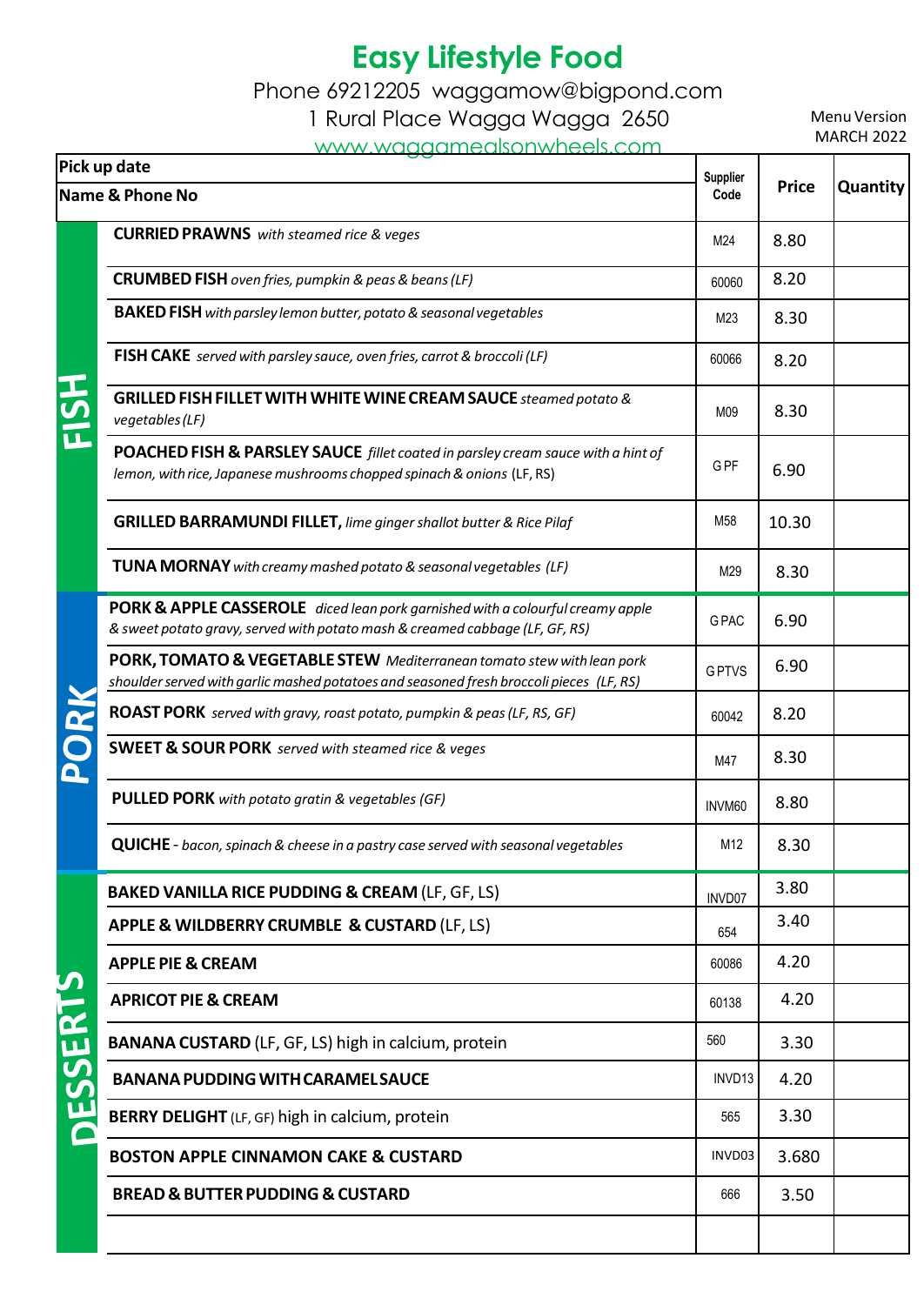Phone 69212205 [waggamow@bigpond.com](mailto:waggamow@bigpond.com)

1 Rural Place Wagga Wagga 2650

[www.waggamealsonwheels.com](http://www.waggamealsonwheels.com/)

| Pick up date    |                                                                         | Supplier<br>Code | <b>Price</b> | <b>Quantity</b> |
|-----------------|-------------------------------------------------------------------------|------------------|--------------|-----------------|
| Name & Phone No |                                                                         |                  |              |                 |
| DESSER          | <b>CHOCOLATE BAVARIAN CREAM PIE</b>                                     | INVD18           | 4.20         |                 |
|                 | <b>CHOCOLATE LAVA PUDDING</b>                                           | 60089            | 4.20         |                 |
|                 | <b>CHOCOLATE MOUSSE &amp; CREAM (LF, GF, LS)</b>                        | INVD10           | 4.20         |                 |
|                 | <b>CARROT CAKE</b>                                                      | 60131            | 3.80         |                 |
|                 | <b>FRUIT SALAD (LF, GF)</b>                                             | 60103            | 3.80         |                 |
|                 | <b>GOLDEN SYRUP DUMPLINGS (LF)</b>                                      | INVD08           | 3.80         |                 |
|                 | HONEYCOMB BUZZ PUDDING (LF, GF, LS) high in calcium, protein            | 563              | 3.30         |                 |
|                 | <b>BAKED LEMON PUDDING WITH CUSTARD</b>                                 | INVD15           | 4.20         |                 |
|                 | <b>LEMON CHEESECAKE</b>                                                 | INVD02           | 4.20         |                 |
|                 | LEMON DESSERT (LF, GF, LS) high in calcium, protein                     | 550              | 3.30         |                 |
|                 | ICE CREAM (LF, GF) 100ML                                                | <b>Bulla</b>     | 1.90         |                 |
|                 | <b>MANGO MOUSSE (LF, GF, LS)</b>                                        | 60149            | 3.80         |                 |
|                 | <b>PAVLOVA WITH CREAM &amp; BLUEBERRIES</b>                             | INVD12           | 4.20         |                 |
|                 | PEACH CRUMBLE & CUSTARD (LF, LS)                                        | 691              | 3.40         |                 |
|                 | <b>PEACHES &amp; CUSTARD (LF, LS)</b>                                   | 60091            | 3.80         |                 |
|                 | PEAR STREUSEL & CUSTARD (LF, LS)                                        | 651              | 3.50         |                 |
|                 | <b>STEWED RHUBARB &amp; APPLE WITH CUSTARD (LF)</b>                     | INVD11           | 4.20         |                 |
| ESSER           | <b>STICKY DATE WITH CUSTARD (LF)</b>                                    | 695              | 3.50         |                 |
|                 | <b>VANILLA SLICE</b>                                                    | 60139            | 4.20         |                 |
|                 | <b>STRAWBERRY SWIRL CHEESECAKE</b>                                      | 60261            | 4.20         |                 |
|                 | <b>TIRAMISU (RS)</b>                                                    | 60269            | 4.20         |                 |
|                 | <b>TRIFLE &amp; CREAM</b>                                               | 60087            | 3.80         |                 |
|                 |                                                                         |                  |              |                 |
|                 | <b>BANANA BREAD</b> individually wrapped slice, ready to eat in minutes | 281303           | 3.00         |                 |
|                 |                                                                         |                  |              |                 |
|                 | 200ml Just Juice<br><b>APPLE JUICE or ORANGE JUICE</b>                  | Berri            | 1.50         |                 |